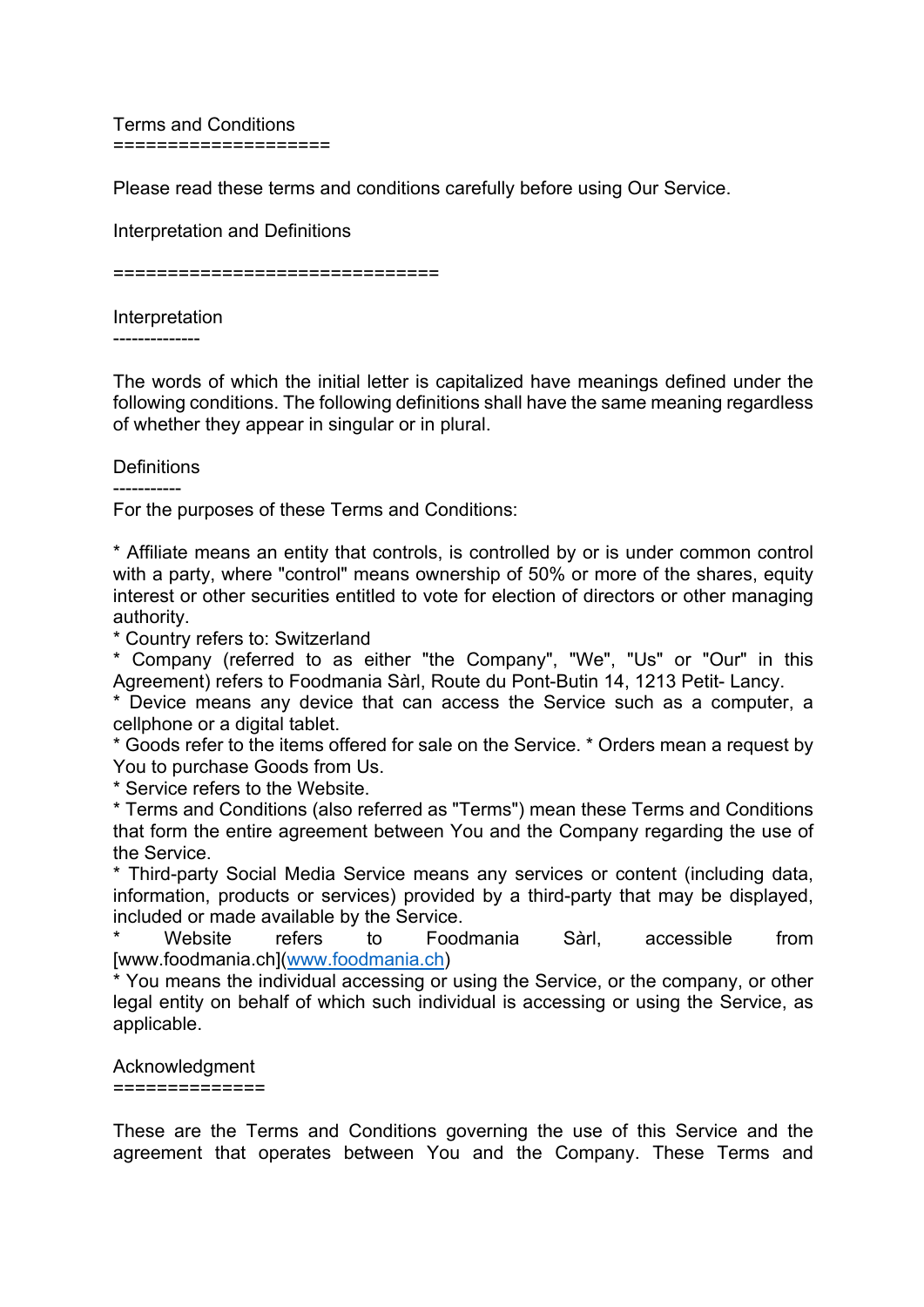Conditions set out the rights and obligations of all users regarding the use of the Service.

Your access to and use of the Service is conditioned on Your acceptance of and compliance with these Terms and Conditions. These Terms and Conditions apply to all visitors, users and others who access or use the Service. By accessing or using the Service You agree to be bound by these Terms and Conditions. If You disagree with any part of these Terms and Conditions then You may not access the Service. You represent that you are over the age of 18. The Company does not permit those under 18 to use the Service.

Your access to and use of the Service is also conditioned on Your acceptance of and compliance with the Privacy Policy of the Company. Our Privacy Policy describes Our policies and procedures on the collection, use and disclosure of Your personal information when You use the Application or the Website and tells You about Your privacy rights and how the law protects You. Please read Our Privacy Policy carefully before using Our Service.

Placing Orders for Goods ========================

By placing an Order for Goods through the Service, You warrant that You are legally capable of entering into binding contracts.

Your Information

----------------

If You wish to place an Order for Goods available on the Service, You may be asked to supply certain information relevant to Your Order including, without limitation, Your name, Your email, Your phone number, Your credit card number, the expiration date of Your credit card, Your billing address, and Your shipping information.

You represent and warrant that: (i) You have the legal right to use any credit or debit card(s) or other payment method(s) in connection with any Order; and that (ii) the information You supply to us is true, correct and complete. By submitting such information. You grant us the right to provide the information to payment processing third parties for purposes of facilitating the completion of Your Order.

# Order Cancellation

------------------ We reserve the right to refuse or cancel Your Order at any time for certain reasons including but not limited to:

- \* Goods availability
- \* Errors in the description or prices for Goods
- \* Errors in Your Order We reserve the right to refuse or cancel

Your Order if fraud or an unauthorized or illegal transaction is suspected. Your Order Cancellation Rights ~~~~~~~~~~~~~~~~~~~~~~~~~~~~~~~

Any Goods you purchase can only be returned in accordance with these Terms and Conditions and Our Returns Policy. Our Returns Policy forms a part of these Terms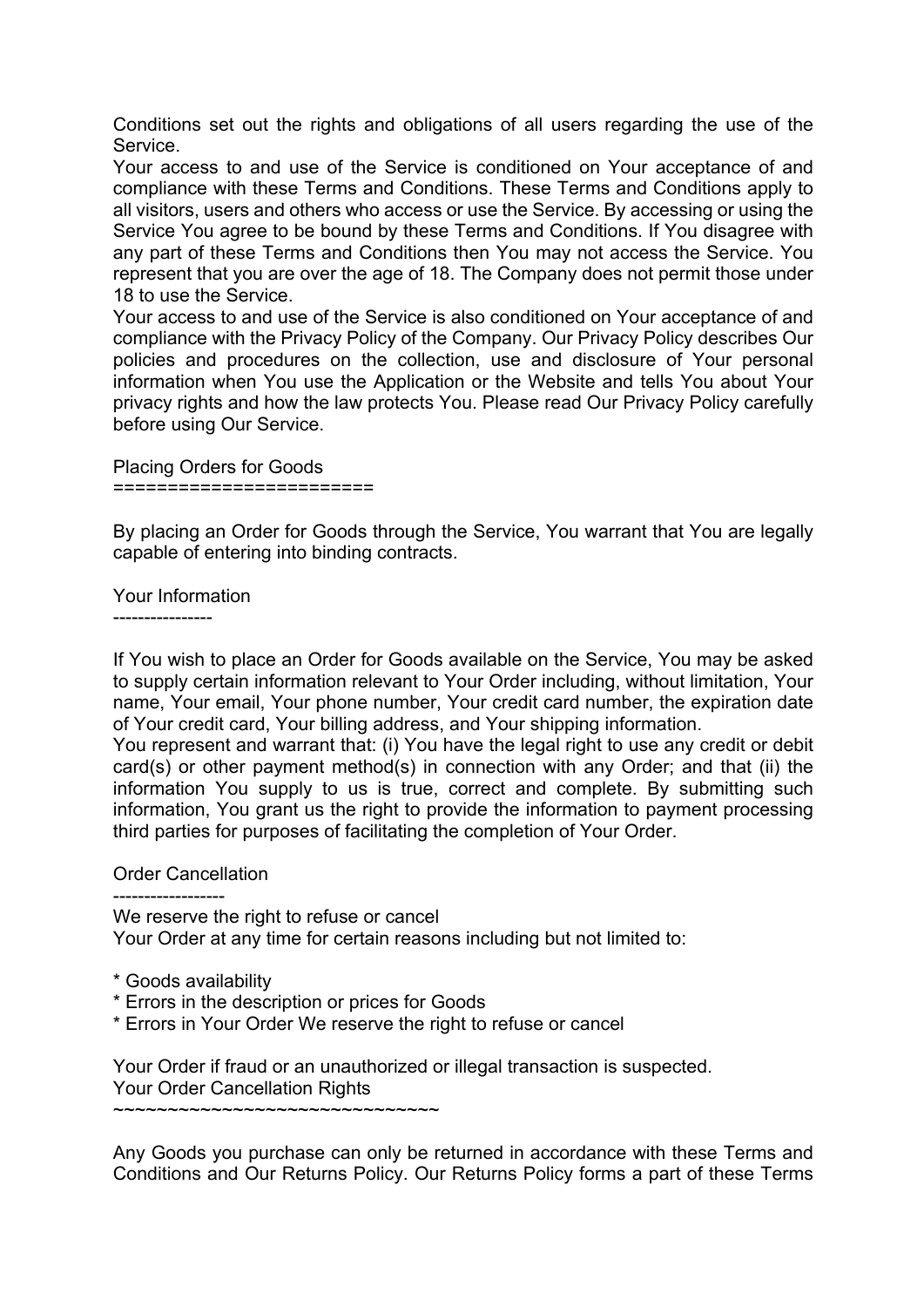and Conditions. Please read our Returns Policy to learn more about your right to cancel Your Order. Your right to cancel an Order only applies to Goods that are returned in the same condition as You received them. You should also include all of the products instructions, documents and wrappings. Goods that are damaged or not in the same condition as You received them or which are worn simply beyond opening the original packaging will not be refunded. You should therefore take reasonable care of the purchased Goods while they are in Your possession. We will reimburse You no later than 14 days from the day on which We receive the returned Goods. We will use the same means of payment as You used for the Order, and You will not incur any fees for such reimbursement.

You will not have any right to cancel an Order for the supply of any of the following Goods: \* The supply of Goods made to Your specifications or clearly personalized. \* The supply of Goods which according to their nature are not suitable to be returned, deteriorate rapidly or where the date of expiry is over. \* The supply of Goods which are not suitable for return due to health protection or hygiene reasons and were unsealed after delivery. \* The supply of Goods which are, after delivery, according to their nature, inseparably mixed with other items. \* The supply of digital content which is not supplied on a tangible medium if the performance has begun with Your prior express consent and You have acknowledged Your loss of cancellation right. Availability, Errors and Inaccuracies

-------------------------------------

We are constantly updating Our offerings of Goods on the Service. The Goods available on Our Service may be mispriced, described inaccurately, or unavailable, and We may experience delays in updating information regarding our Goods on the Service and in Our advertising on other websites. We cannot and do not guarantee the accuracy or completeness of any information, including prices, product images, specifications, availability, and services. We reserve the right to change or update information and to correct errors, inaccuracies, or omissions at any time without prior notice.

## Prices Policy

-------------

The Company reserves the right to revise its prices at any time prior to accepting an Order. The prices quoted may be revised by the Company subsequent to accepting an Order in the event of any occurrence affecting delivery caused by government action, variation in customs duties, increased shipping charges, higher foreign exchange costs and any other matter beyond the control of the Company. In that event, You will have the right to cancel Your Order.

## Payments

--------

All Goods purchased are subject to a one-time payment. Payment can be made through various payment methods we have available, such as Visa, MasterCard, Affinity Card, American Express cards or online payment methods (PayPal, for example). Payment cards (credit cards or debit cards) are subject to validation checks and authorization by Your card issuer. If we do not receive the required authorization, We will not be liable for any delay or non-delivery of Your Order.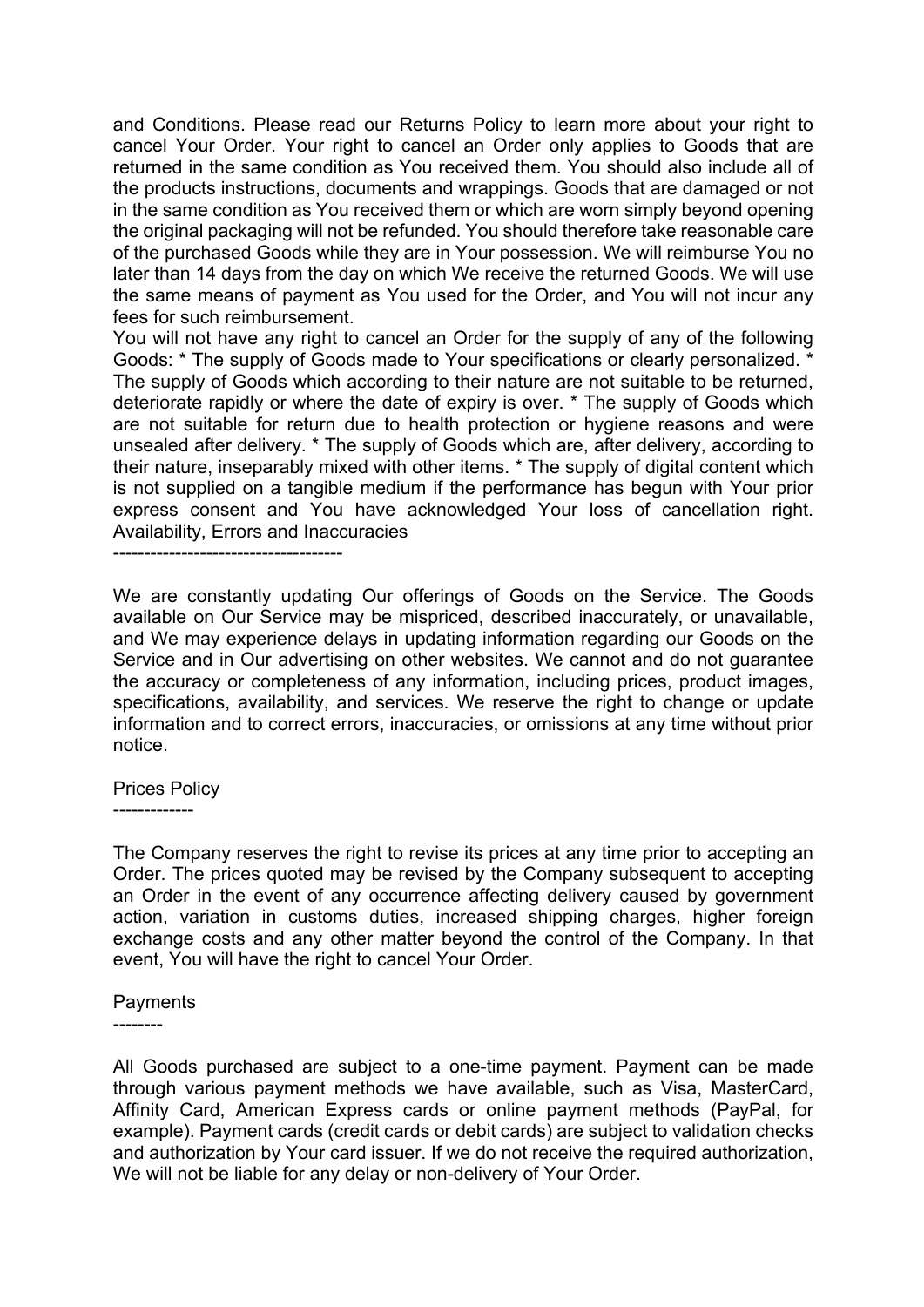Links to Other Websites ======================

Our Service may contain links to third-party web sites or services that are not owned or controlled by the Company. The Company has no control over, and assumes no responsibility for, the content, privacy policies, or practices of any third party web sites or services. You further acknowledge and agree that the Company shall not be responsible or liable, directly or indirectly, for any damage or loss caused or alleged to be caused by or in connection with the use of or reliance on any such content, goods or services available on or through any such web sites or services. We strongly advise You to read the terms and conditions and privacy policies of any third-party web sites or services that You visit.

## **Termination**

### ===========

We may terminate or suspend Your access immediately, without prior notice or liability, for any reason whatsoever, including without limitation if You breach these Terms and Conditions. Upon termination, Your right to use the Service will cease immediately.

### Limitation of Liability

### =======================

Notwithstanding any damages that You might incur, the entire liability of the Company and any of its suppliers under any provision of this Terms and Your exclusive remedy for all of the foregoing shall be limited to the amount actually paid by You through the Service or 100 USD if You haven't purchased anything through the Service. To the maximum extent permitted by applicable law, in no event shall the Company or its suppliers be liable for any special, incidental, indirect, or consequential damages whatsoever (including, but not limited to, damages for loss of profits, loss of data or other information, for business interruption, for personal injury, loss of privacy arising out of or in any way related to the use of or inability to use the Service, third-party software and/or third- party hardware used with the Service, or otherwise in connection with any provision of this Terms), even if the Company or any supplier has been advised of the possibility of such damages and even if the remedy fails of its essential purpose. Some states do not allow the exclusion of implied warranties or limitation of liability for incidental or consequential damages, which means that some of the above limitations may not apply. In these states, each party's liability will be limited to the greatest extent permitted by law. "AS IS" and "AS AVAILABLE"

### **Disclaimer**

#### ==========

The Service is provided to You "AS IS" and "AS AVAILABLE" and with all faults and defects without warranty of any kind. To the maximum extent permitted under applicable law, the Company, on its own behalf and on behalf of its Affiliates and its and their respective licensors and service providers, expressly disclaims all warranties, whether express, implied, statutory or otherwise, with respect to the Service, including all implied warranties of merchantability, fitness for a particular purpose, title and non-infringement, and warranties that may arise out of course of dealing, course of performance, usage or trade practice. Without limitation to the foregoing, the Company provides no warranty or undertaking, and makes no representation of any kind that the Service will meet Your requirements, achieve any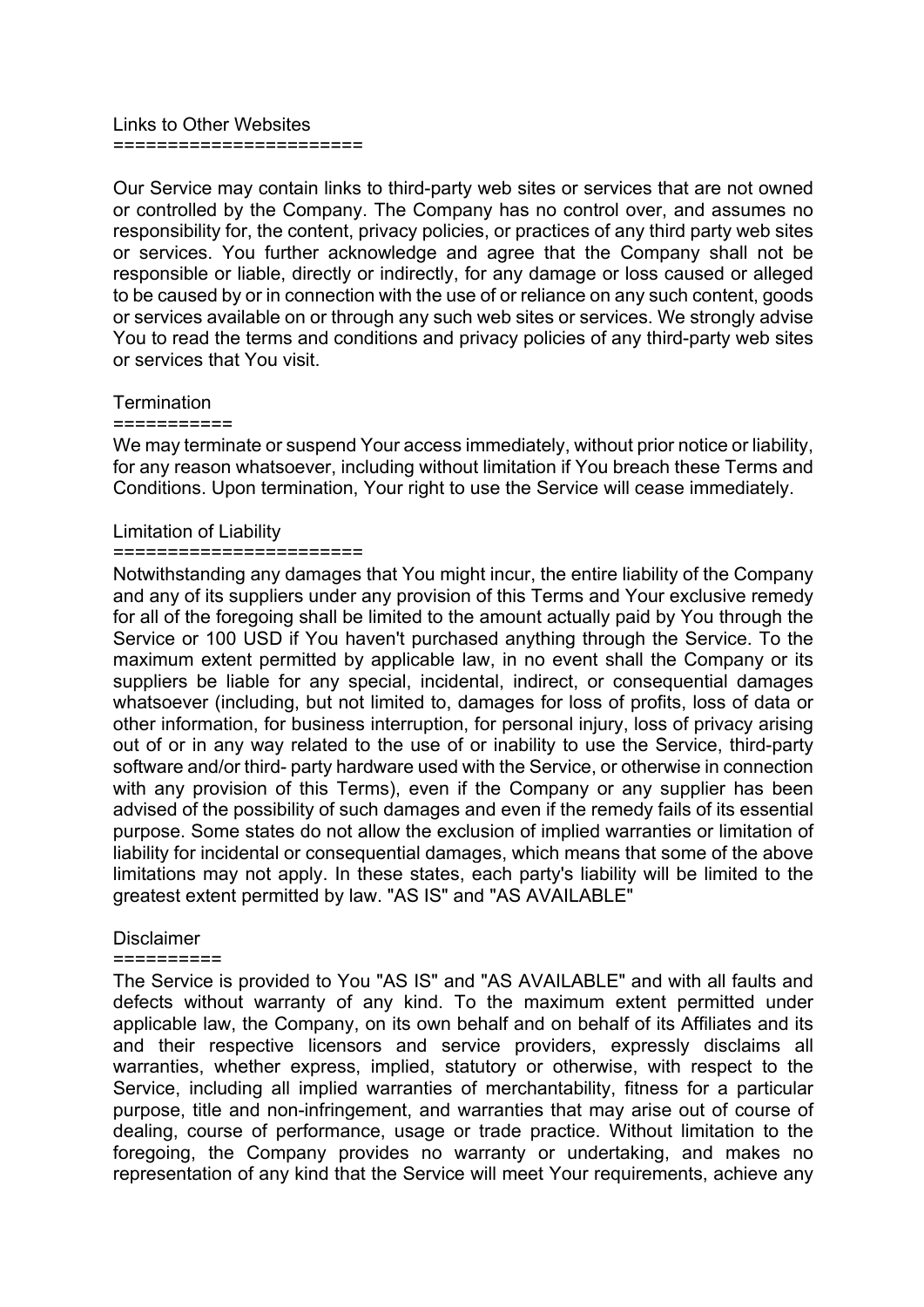intended results, be compatible or work with any other software, applications, systems or services, operate without interruption, meet any performance or reliability standards or be error free or that any errors or defects can or will be corrected. Without limiting the foregoing, neither the Company nor any of the company's provider makes any representation or warranty of any kind, express or implied: (i) as to the operation or availability of the Service, or the information, content, and materials or products included thereon; (ii) that the Service will be uninterrupted or error-free; (iii) as to the accuracy, reliability, or currency of any information or content provided through the Service; or (iv) that the Service, its servers, the content, or e-mails sent from or on behalf of the Company are free of viruses, scripts, trojan horses, worms, malware, timebombs or other harmful components. Some jurisdictions do not allow the exclusion of certain types of warranties or limitations on applicable statutory rights of a consumer, so some or all of the above exclusions and limitations may not apply to You. But in such a case the exclusions and limitations set forth in this section shall be applied to the greatest extent enforceable under applicable law.

# Governing Law

# =============

The laws of the Country, excluding its conflicts of law rules, shall govern this Terms and Your use of the Service. Your use of the Application may also be subject to other local, state, national, or international laws.

## Disputes Resolution

===================

If You have any concern or dispute about the Service, You agree to first try to resolve the dispute informally by contacting the Company.

# For European Union (EU) Users

## =============================

If You are a European Union consumer, you will benefit from any mandatory provisions of the law of the country in which you are resident in.

# United States Legal Compliance

## ==============================

You represent and warrant that (i) You are not located in a country that is subject to the United States government embargo, or that has been designated by the United States government as a "terrorist supporting" country, and (ii) You are not listed on any United States government list of prohibited or restricted parties.

Severability and Waiver

=======================

# **Severability**

------------

If any provision of these Terms is held to be unenforceable or invalid, such provision will be changed and interpreted to accomplish the objectives of such provision to the greatest extent possible under applicable law and the remaining provisions will continue in full force and effect.